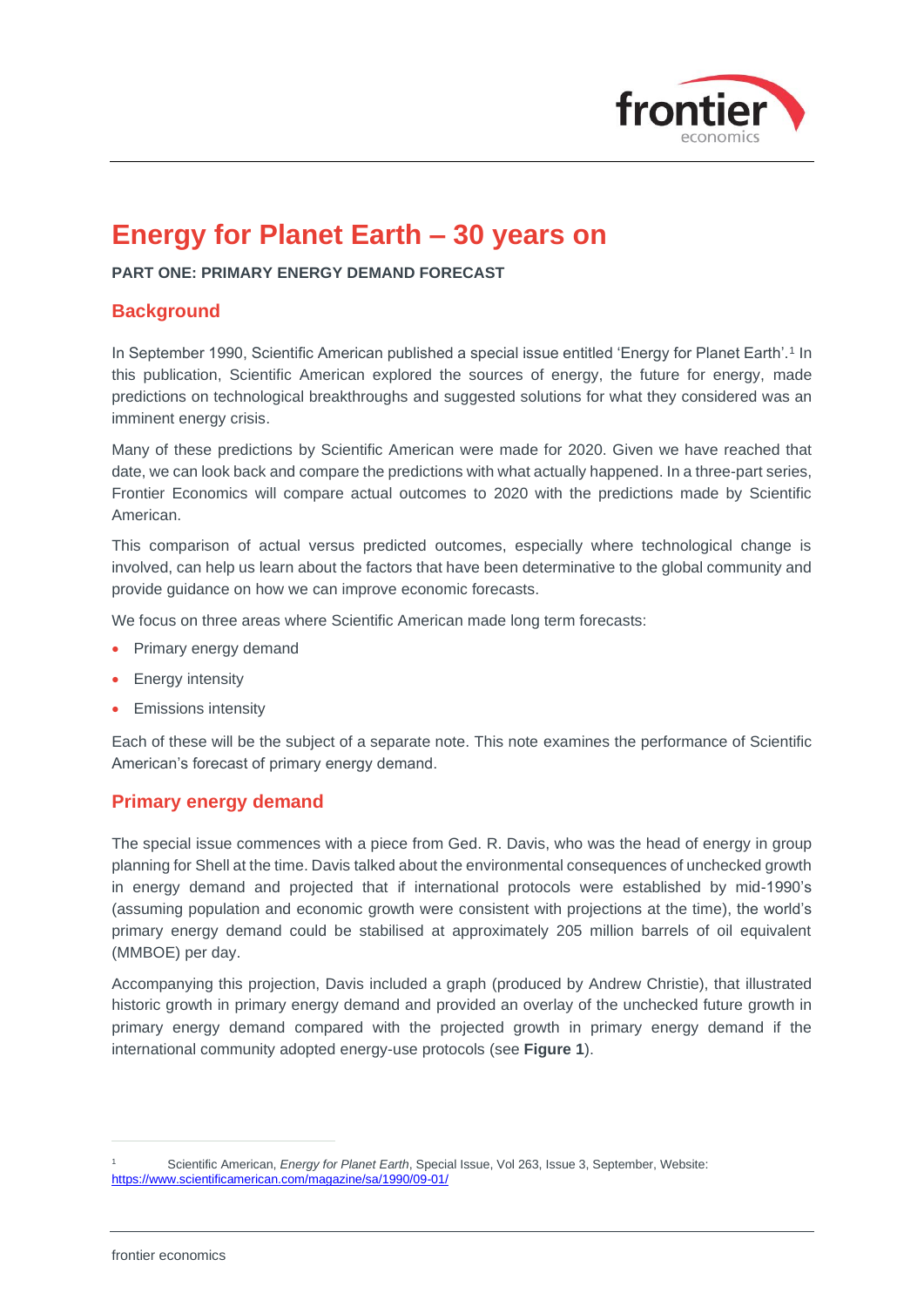

<span id="page-1-0"></span>**Figure 1**: Scientific American primary energy demand forecast to 2010

PRIMARY ENERGY DEMAND is expected to vary from one part of the world to another. Most of the increase will probably occur in the developing world, where population growth rates are high and industrialization and urbanization are under way. In contrast, demand is expected to remain stable or drop in the industrialized countries, where population growth rates are low. It could stabilize or decline in Eastern Europe and the U.S.S.R. depending on the success of economic reforms. Much hinges on whether consensus or sustainable policies are enacted.

#### *Source: Scientific American, 1990, Vol 263 No 3, p27*

Notes: Solid lines in the graph depict primary energy demand with no international protocol on energy use.

Davis expected the highest increase in primary energy demand to occur in the developing countries bracket with its high population and economic growth rates. He anticipated that the industrialised countries would not experience much growth in energy demand and may even experience a decline. Davis predicted that primary energy demand in Eastern Europe and the U.S.S.R would stabilise or slightly drop, depending on the success of the economic reforms being considered at the time.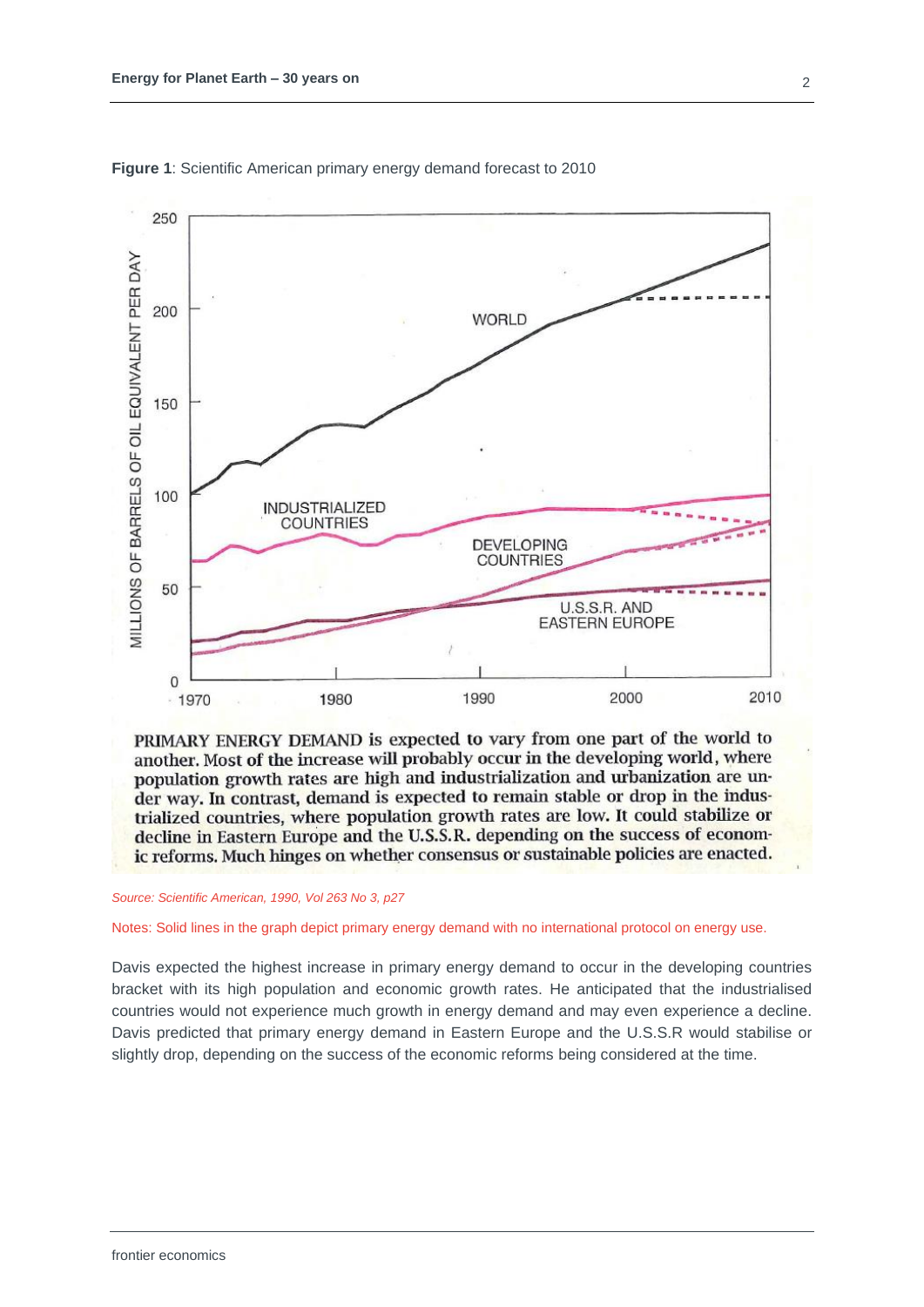Using data from the U.S. Energy Information Agency (EIA)<sup>2</sup>, Frontier Economics was able to graph the actual primary energy demand from 1990 to 2010, allowing us to compare Scientific American's projections from 1990 to 2010 with actual figures. These data are presented in **[Figure 2](#page-2-0)**.



<span id="page-2-0"></span>**Figure 2**: Actual primary energy demand compared with Scientific American forecasts (1970 to 2010)

*Source: Scientific American, EIA and Frontier Economics*

Looking at the (solid and dashed) yellow lines in **[Figure 2](#page-2-0)**, which depict the world's primary energy demand, it is clear that Scientific American's projected growth of primary energy demand where there is no international energy use protocol adopted (which is practically the case), is very close to the actual energy demand by 2010 (the last year of the Scientific American forecast).

While the overall forecast was relatively accurate, Scientific American did not perform as well on the growth performance by country. Most significantly, Scientific America materially underestimated the rapid and large increase in the growth of developing nations (orange lines), such as China and India and the effects on primary energy demand. For example, a combination of a huge increase in population, massive government spending and a tightly monitored currency <sup>3</sup> led to a 6.35% growth in

<sup>2</sup> International Energy Statistics, U.S. Energy Information Administration, 20107, Website: [https://www.eia.gov/beta/international/data/browser/#/?c=4100000002000060000000000000g00020000000000000000](https://www.eia.gov/beta/international/data/browser/#/?c=4100000002000060000000000000g000200000000000000001&vs=INTL.44-1-AFRC-QBTU.A&vo=0&v=H&start=1980&end=2017&showdm=y) [1&vs=INTL.44-1-AFRC-QBTU.A&vo=0&v=H&start=1980&end=2017&showdm=y](https://www.eia.gov/beta/international/data/browser/#/?c=4100000002000060000000000000g000200000000000000001&vs=INTL.44-1-AFRC-QBTU.A&vo=0&v=H&start=1980&end=2017&showdm=y)

<sup>3</sup> Kimberley Amadeo (2019) "China's Economic Growth, Its Causes, Pros, Cons, and Future", the balance 18 December 2019, Website[: https://www.thebalance.com/china-s-economic-growth-cause-pros-cons-future-](https://www.thebalance.com/china-s-economic-growth-cause-pros-cons-future-3305478)[3305478](https://www.thebalance.com/china-s-economic-growth-cause-pros-cons-future-3305478)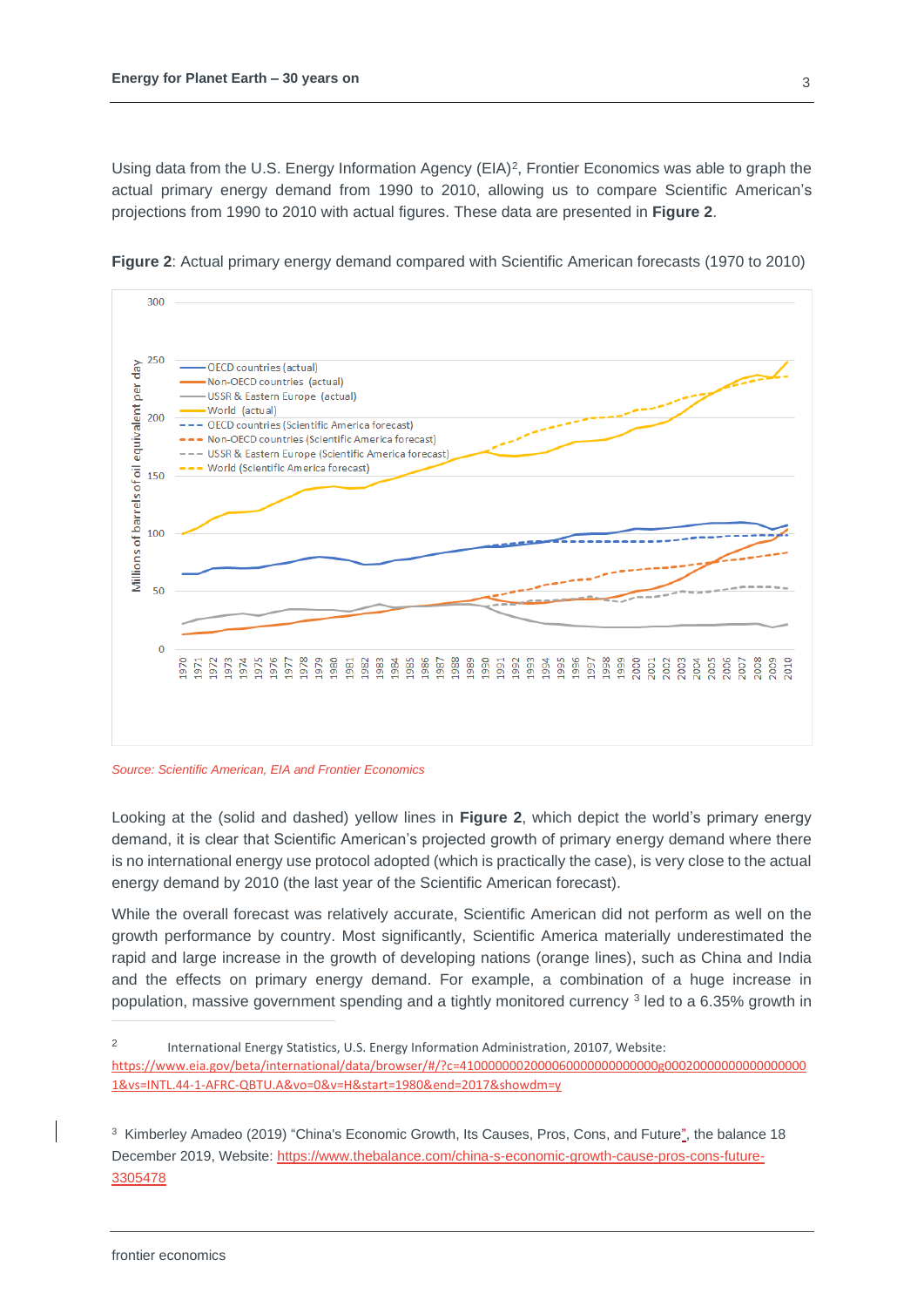annual GDP (\$827.7 billion to \$6.1 trillion) in China from 1990 to 2010.<sup>4</sup> China's economic development and the similar conditions emerging in India has driven the surge for primary energy well above that projected in 1990 by Scientific American.

Against this underestimation of the unexpected growth in developing countries, Scientific American materially overestimated the demand for energy in Eastern Europe and the USSR (grey lines). The democratization of the Soviet Union, triggered by Mikhail Gorbachev's loosening of government power and finalised by Boris Yeltsin's decision to dissolve the USSR, meant that former USSR businesses were opened up to global competition, thereby exposing their inefficiency. For many producers in Eastern Europe and the USSR, the transition to a global economy was too fast for them to become competitive, and many facilities closed. This widespread deindustrialisation resulted in a decline in energy demand in Eastern Europe and the USSR.

## **Looking back, and forward**

While Scientific American may be disappointed that an effective international energy protocol has not emerged since 1990 − even with most countries being signatories to various UN greenhouse gas agreements – they can be satisfied that their overall projections of primary energy demand were accurate.

What this exercise has shown, quite starkly, is the importance of large and rapidly growing economies on the demand for energy. This has its own consequences, including potential environmental problems associated with unchecked growth in energy demand in these countries. The impact of this demand for energy is shown in another Frontier Economics [publication](https://www.frontier-economics.com.au/publications/global-coal-fired-generator-emissions/) examining global emissions from coal-fired electricity generation from 1904-2050.

*Parts 2 and 3 of this series will address the forecasts of energy intensity and emissions intensity.*

Author:

RORY PRICE

+61 (03) 9620 4488 [rory.price@frontier-economics.com.au](mailto:rory.price@frontier-economics.com.au)

<sup>4</sup> World Bank 2019, China Data, Website:<https://data.worldbank.org/country/china>